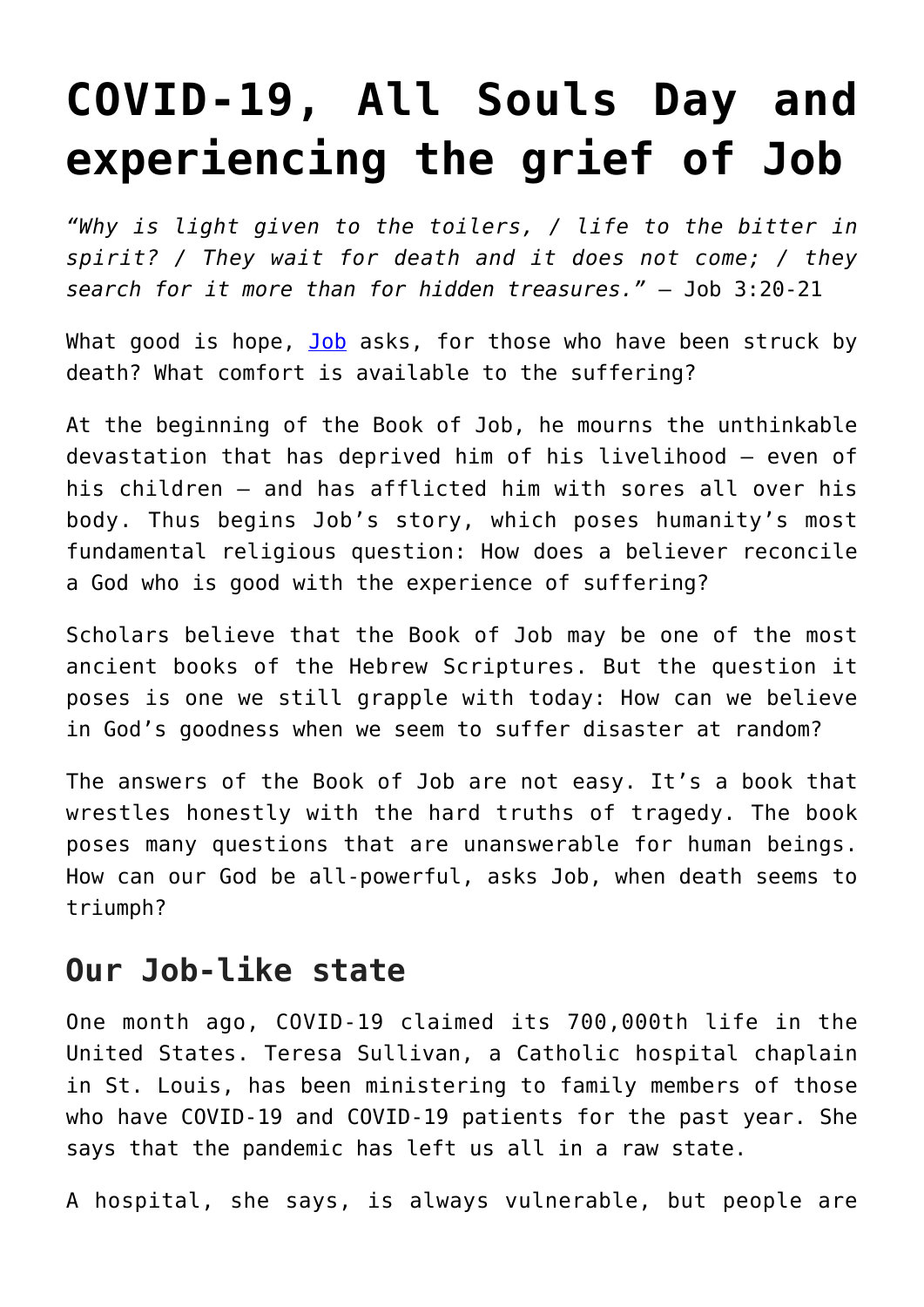even more vulnerable now — [more aware of their mortality](https://www.osvnews.com/2020/05/05/conquering-coronavirus-new-book-helps-readers-focus-on-faith-during-the-pandemic/). She finds that people are anxious to have someone to share with what's going on in their heart ;they are eager to talk. They often look to chaplains to help find meaning.

But Sullivan believes that words are never as important as presence. "It's the [ability to stay](https://www.osvnews.com/2021/09/30/when-you-care-for-the-sick-you-care-for-christ/) when there are lots of people who can't do that," she said.

She was recently orienting a team of deacons to the hospital. One was concerned that he would say the wrong thing to a patient. Sullivan remembers feeling that when she first started, but she recited a mantra of her chaplain training: "Long before I enter the room, [God is there.](https://www.osvnews.com/2021/05/18/washington-cardinal-leads-worldwide-rosary-for-end-to-covid-19-pandemic/) While I'm present, God is there. Long after I leave the room, God will still be there."

The chaplain's presence doesn't bring God in, Sullivan says, but simply reminds us of God's presence already among us.

Sullivan said that if you have not walked through an ICU or have seen the hospital devastation during these waves of COVID-19, it's hard to imagine the exhaustion and pain of hospital staff and frontline workers. In the same way, she thinks that so much of the pain of the pandemic has been hidden.

And, to Sullivan, it's this image of 700,000 deaths hidden in plain sight that captures the way grief often works in the United States. "The amount of people who are carrying heavy grief on their hearts is huge," she said. "There are so many people who are grieving out there — grief is very hidden. We are a very death-fearing society.

But grief is not something we can or should endure alone, she said.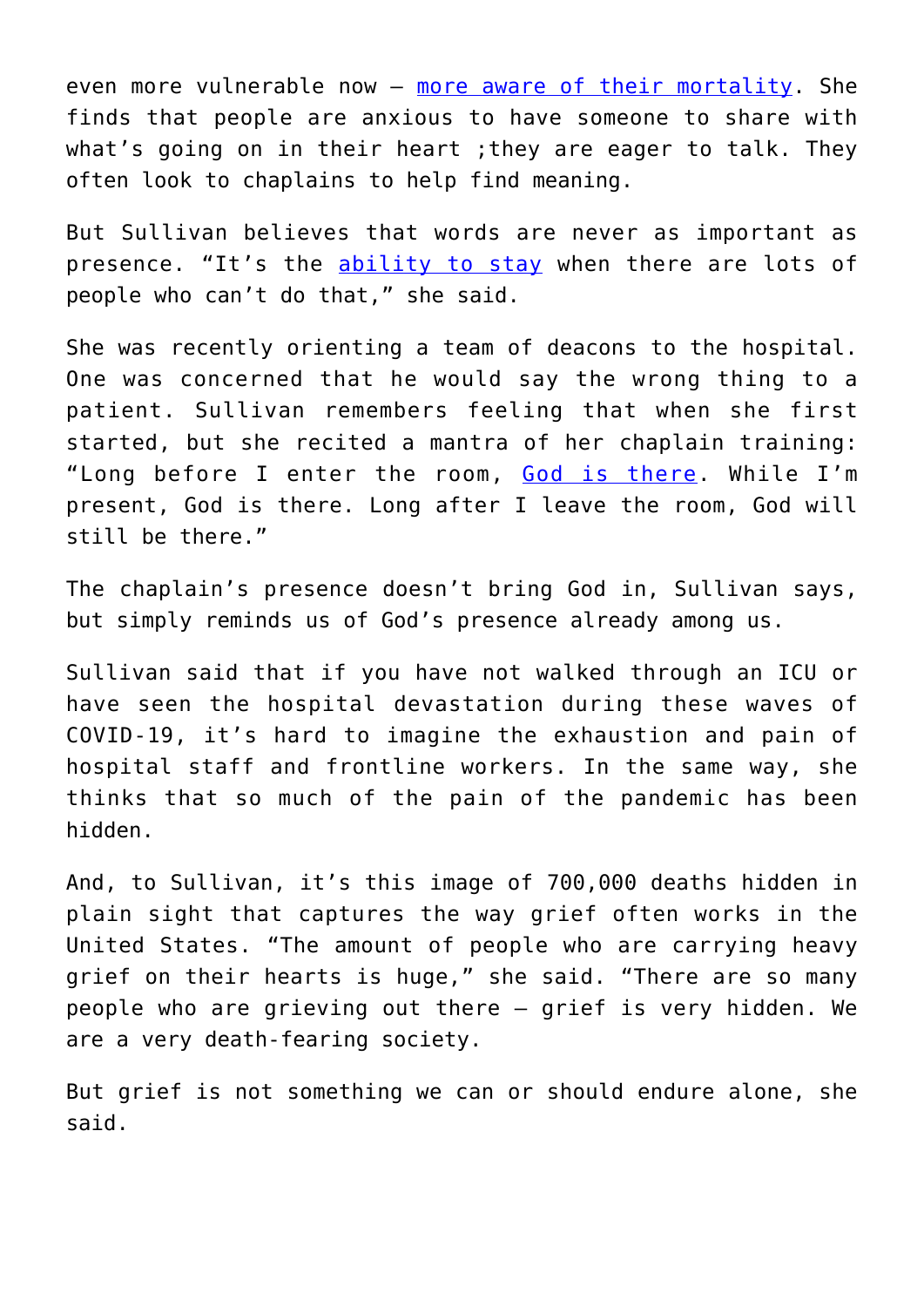## **All Souls Day**

On Nov. 2, the universal Church celebrates the Commemoration of all the Faithful Departed (All Souls Day). In the United States, the most recognizable celebration of [All Souls Day](https://www.osvnews.com/2020/11/02/hope-is-gift-to-seek-from-god-pope-says-on-all-souls-feast/) is the Latino celebrations of *Día de los Muertos*. It incorporates symbolism and traditions from deeply Indigenous customs and the Christian celebration of the feast of All Souls.

Families construct *ofrendas* to honor the dead's memory — small altars decorated with yellow and orange *zempasúchitl* flowers, paper cutouts, candles, photographs, bread, water and their favorite foods and mementos. In Chicano communities in the United States, there are parades, music and dancing. It's a day of prayer and memory.

*[Día de los Muertos](https://www.osvnews.com/2020/11/03/l-a-archbishop-prays-for-covid-19-victims-at-dia-de-los-muertos-vigil/)* isn't a day of public mourning — it's a communal celebration. And its emphasis on community and memory instructs the universal Church on the meaning of All Souls Day.

In the late 10th century, Odilo, the abbot of the powerful and influential Benedictine abbey in Cluny, France, declared Nov. 2 the feast of All Souls — a day to pray for all the dead in need of Christ's mercy. By the time the first Spanish soldiers reached Mexico in 1519, All Souls Day was a fixture of the liturgical calendar.

The feast originally was a somber one of prayer and penance for the souls in purgatory. It usually featured a solemn requiem Mass. But Pope St. Paul VI felt that the feast's penitential emphasis on the judgment of God was too stark a contrast with the celebration of All Saints the day before — a day that proclaimed the victory of Christ over the grave and all the forgotten blesseds who are saved through Christ's mercy.

In his liturgical reform in the 1960s, Paul VI changed the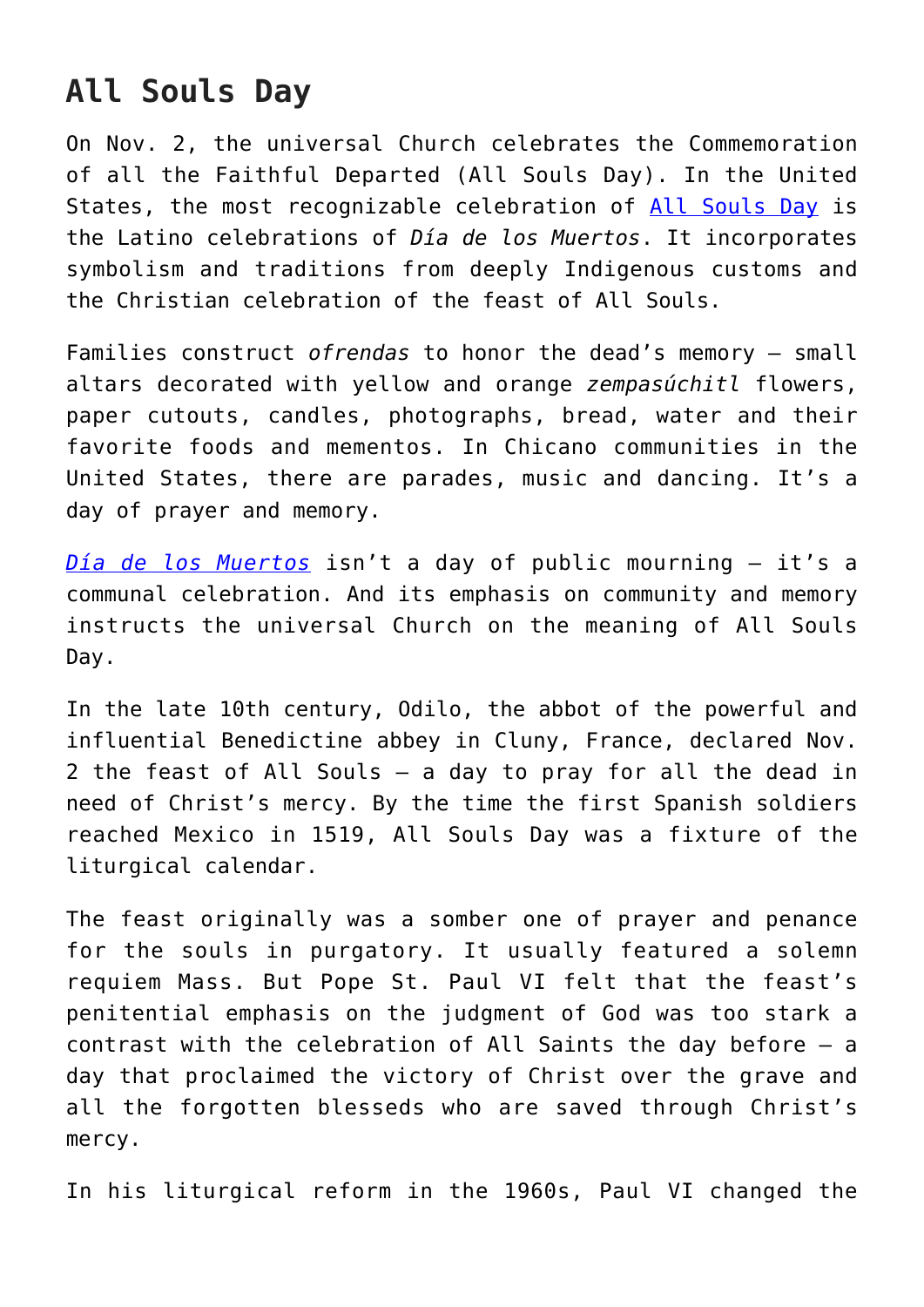liturgy of All Souls to emphasize Christ's resurrection overcoming the sting of death. The liturgy emphasizes the Paschal Mystery of Christ's gift of love offers hope to all those who have died, even those not yet enjoying the beatitude of heaven.

"May the death and resurrection of Christ, which we celebrate in this Eucharist bring the departed faithful to the peace of your eternal home," reads a prayer at Mass.

The *ofrendas* on *Día de los Muertos* are meant to guide the spirits of loved ones home — to give them rest. On All Souls, Catholics pray for restless souls, souls still undergoing purgation or trial, souls still not finally at rest in the peace of our eternal home of God's love.

On All Souls, we draw together to remember our loved ones through the lens of the death and Resurrection of Christ — God's gift of self for us, to save us.

The celebrations of *Día de los Muertos* demonstrate that a loved one, even when lost, can be a source of celebration when remembered in a community gathered to honor and intercede for them.

*Día de los Muertos* signifies the truth that Paul VI wanted the liturgy of All Souls to proclaim: The love that unites the members of Christ's mystical body cannot be shaken by death.



Adobe Stock